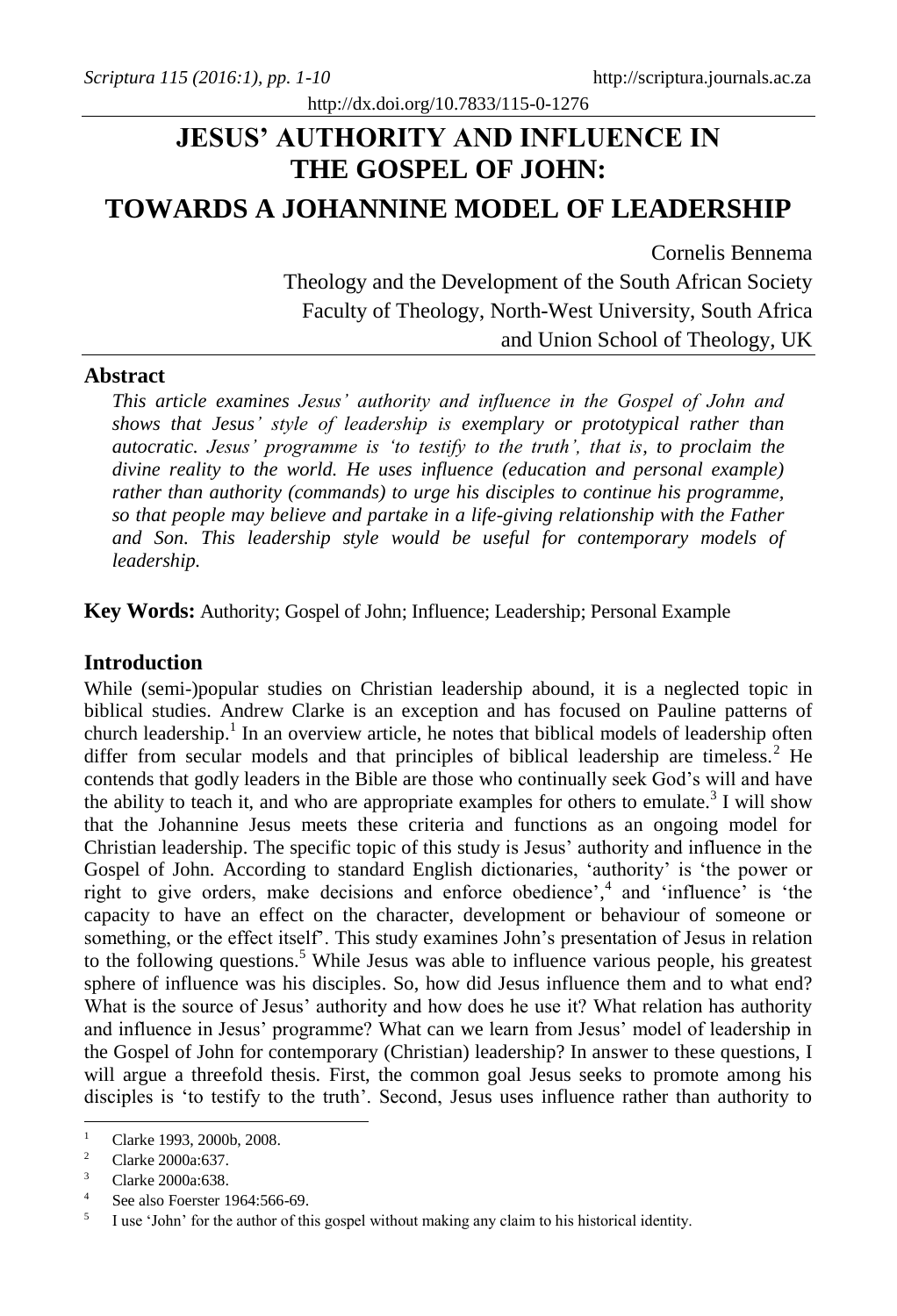urge his disciples towards the common goal. Third, the means by which Jesus seeks to influence his disciples is education and personal example. The following three sections correspond to and explain this threefold thesis.

### **Jesus' Programme**

In this section, I will argue that Jesus' programme was to reveal God to people so that they may share in the divine life ( $\zeta$ ωή). According to John's dualistic outlook, people naturally belong to the darkness, do not know God and are incapable of doing so because they have no access to the divine world (1:5; 3:19; 7:28; 8:47, 55; 12:46; 17:25). The one who knows God perfectly and is intimate with him is the pre-existent Logos who is sent from the world above to the world below to make God known (1:18; 3:31-36; 12:46-50). While many people reject him, those who acknowledge him, that is, believe in him, are brought into a life-giving relationship with God (1:10-13; 20:31). In 18:37, Jesus summarises his entire programme as 'testifying to the truth' (εἰς τοῦτο ἐλήλυθα εἰς τὸν κόσμον, ἵνα μαρτυρήσω τῇ ἀληθείᾳ). In John, 'truth' is shorthand for the reality of God and the world above (cf. 1:9, 17; 3:33; 8:26, 40; 17:17). In his ministry, Jesus proclaims the divine reality about God and himself in terms of their identity, relationship and mission, and in so doing provides divine life to those who accept his testimony (cf. 3:31-36). Jesus is both the embodiment and dispenser of truth (1:14, 17; 14:6). He communicates God's words, which contain truth that liberates, cleanses and saves (3:34; 6:63; 8:31-32; 15:3; 17:17). All who belong to the truth belong to Jesus because they have heard his voice and accepted his life-giving words (18:37; cf. 5:25; 10:3-4, 16).

Jesus intends to continue this programme through the disciples, that is, they are also to testify to the divine reality. <sup>6</sup> Although the phrase 'to testify to the truth' does not occur in relation to the disciples, the concept does. Jesus mentions in 15:26 that 'the Spirit of truth' will testify regarding him – a testimony in which the disciples will partake (15:27). In fact, the Spirit prepares and empowers the disciples' testimony by communicating to them the truth that is in Jesus' teaching (14:26; 16:13). In the wider context, Jesus exhorts his disciples to counter the false accusations of the world with their Spirit-empowered testimony to the truth.<sup>7</sup> The purpose of such testimony is to elicit life-giving belief in Jesus (17:20-21; cf. 1:7). Besides this oral testimony, John's gospel itself claims to be a written testimony to the truth (19:35; 21:24; cf. 1 John 1:1-5). The disciples' testimony to the truth, then, is modelled on Jesus' testimony to the divine reality. Having gained a basic understanding of Jesus' programme, I will now turn to the issues of authority and influence in relation to Jesus' programme.

## **Jesus' Authority and Influence**

#### *Authority*

l

There are several indications in John's gospel that the source of Jesus' authority is God the Father. First, Jesus is God's authorised agent on earth, sent into the world to make him known (1:18; 3:17, 32-34; 4:34; 5:24; 17:3-6). Second, the Father has given Jesus the Spirit to speak on his behalf  $(3:34)$ .<sup>8</sup> In fact, the Father has given Jesus the complete revelation of the divine reality since πάντα ('all things') in 3:35 probably corresponds to τὰ ῥήματα τοῦ θεου ('the words of God') in 3:34. Third, the Father instructs Jesus. On various occasions,

<sup>6</sup> John (the Baptist) also testified to the truth (5:33; cf. 1:15, 19-29).

<sup>7</sup> For a detailed treatment of the disciples' Spirit-empowered testimony, see Bennema 2002:225-47.

<sup>8</sup> Most scholars agree that God (rather than Jesus) is the subject of διδόναι ('to give') in 3:34b.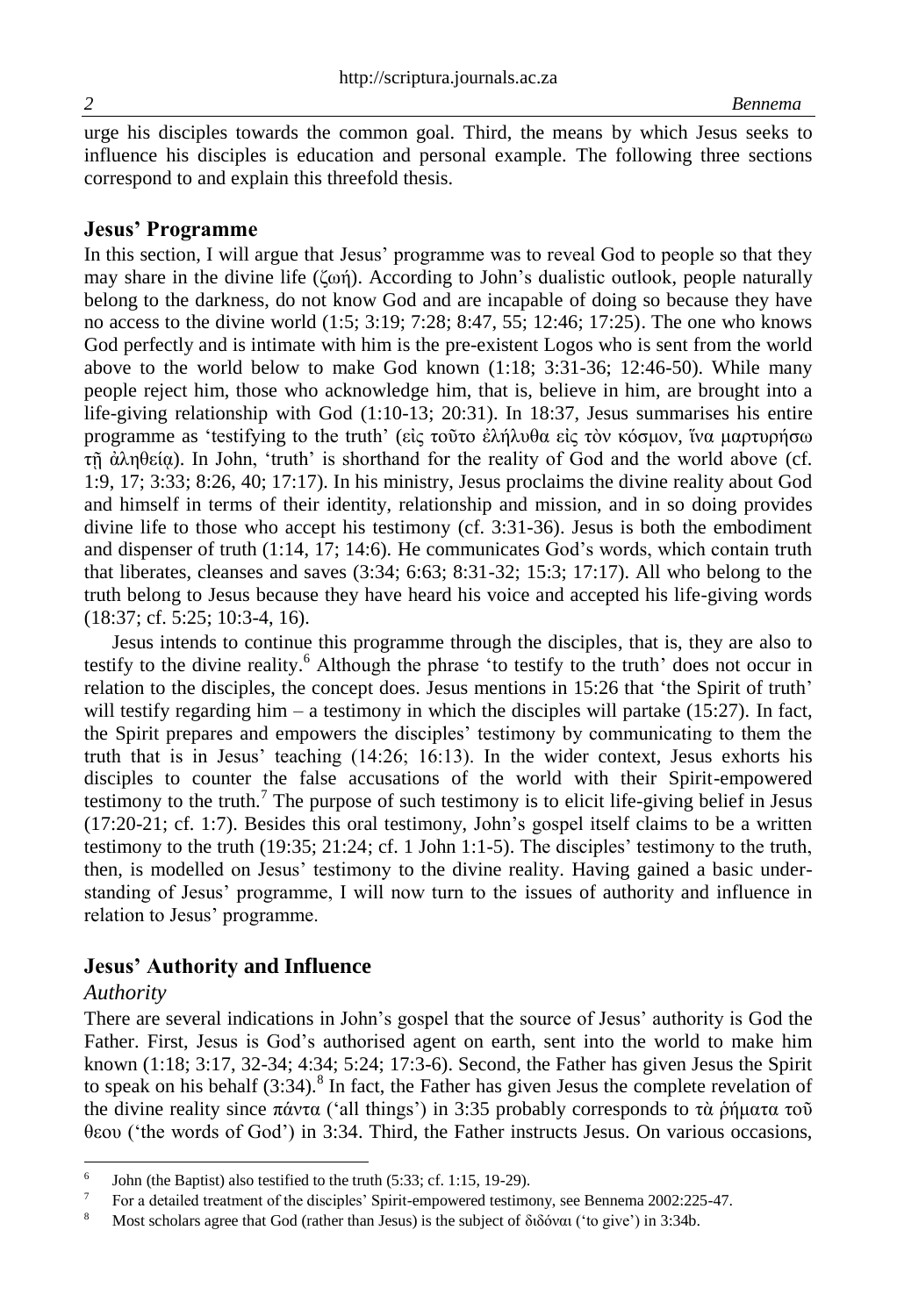http://scriptura.journals.ac.za

Jesus asserts that he cannot do anything by himself but only speaks and does what he hears and sees from the Father (5:19-20; 8:26, 28, 38; 12:49-50; 14:24; 15:15; 17:7-8). Fourth, the Father has authorised Jesus to give life and to judge  $(5:21-27)$  – the unique divine functions.<sup>10</sup> Fifth, the Father gives or draws people to Jesus  $(6:37, 44, 65; 10:29; 17:2, 6,$ 24). Sixth, Jesus' intimate unity with the Father is an authoritative position from which he operates and to which he often appeals  $(1:18; 10:15, 30; 17:21-26)$ . In sum, Jesus is sent by the Father to do the Father's work under the Father's directive (by means of the Spirit). Jesus' authority is thus rooted in the Father and his personal experience of him.<sup>11</sup>

We find several expressions of Jesus' authority in John's gospel. Jesus asserts, for example, that he has ἐξουσία ('authority') to lay down his life and pick it up at will (10:18), and, rooted in 5:26, the ἐξουσία to give (divine) life to people (17:2). Although the term ἐξουσία in relation to Jesus only occurs in 5:27; 10:18; 17:2, the idea of authority is also conveyed, for example, by the term διδόναι ('to give, grant, bestow') in 3:35; 5:22, 26. In addition, Jesus' 'I am' sayings are his self-disclosures to people and probably an allusion to Exodus 3:14, which describes God's self-revelation to Moses. In fact, the Johannine 'I am' sayings do not merely show Jesus' understanding of himself in relation to God – Jesus is on a par with God himself – but, through the accompanying predicates, reveal how the divine operates among humanity. Jesus' authority also becomes apparent in his being the locus of God's presence and activity, that is, God is at work in the world through Jesus. He is God's special agent of revelation and claims to act on God's behalf (cf. 1:18; 3:34-35; 5:17). On another occasion, Jesus asserts that his words are 'Spirit and life' (6:63). Jesus' command to the dead Lazarus (11:43) demonstrates his authority to give life to whomever he wishes  $(5:21)$ . In the footwashing scene, Jesus uses his authoritative status in the group – he is ὁ κύριος καὶ ὁ διδάσκαλος ('the Lord and Teacher') – to explain to his disciples why they should imitate him (13:13-14, 16; see further the section '*Personal Example*'). Jesus' authority was questioned by the Jewish authorities because they found many of his claims and teachings outrageous (5:18; 6:41-42, 52; 8:13, 31-59; 10:33; 19:7). Not surprisingly, the Jewish authorities questioned Jesus again about his teaching during his trial (18:19).

## *Influence*

The term 'influence' in the sense of the capacity to have an effect on someone or something does not correspond to a particular Greek term in John's gospel (nor the rest of the NT). Even as a concept it is difficult to find a Greek equivalent. Besides, I shall not seek to determine how influential Jesus was or which groups of people he was able to influence. Rather, my focus is on Jesus' influence on his (twelve) disciples. Drawing on a Johannine idea (3:8), such as wind, influence is 'invisible' and just as one perceives the direction of the wind through its effects, so one can observe Jesus' effect on his followers through their reactions. The following list of examples (which is not exhaustive) shows Jesus' ability to influence his disciples:

 Jesus was able to influence his earliest disciples. Two disciples of John the Baptist decided to leave their master and remain with their new master Jesus, perhaps because

 $\alpha$ <sup>9</sup> Cf. Witmer 2008:95-105.

<sup>10</sup> Bauckham (2008:1-59) makes a compelling case for Jesus' inclusion in the divine identity based on his sharing these divine functions.

<sup>&</sup>lt;sup>11</sup> Similarly, the disciples' source of authority is Jesus: (i) Jesus sends his disciples into the world (just as he was sent by the Father) (17:18; 20:21); (ii) Jesus empowers them with the Spirit (just as he was empowered by the Spirit) (14:26; 15:26; 20:22); (iii) Jesus has an intimate unity with the disciples (just as he is one with the Father) (14:23; 15:4; 17:20-23).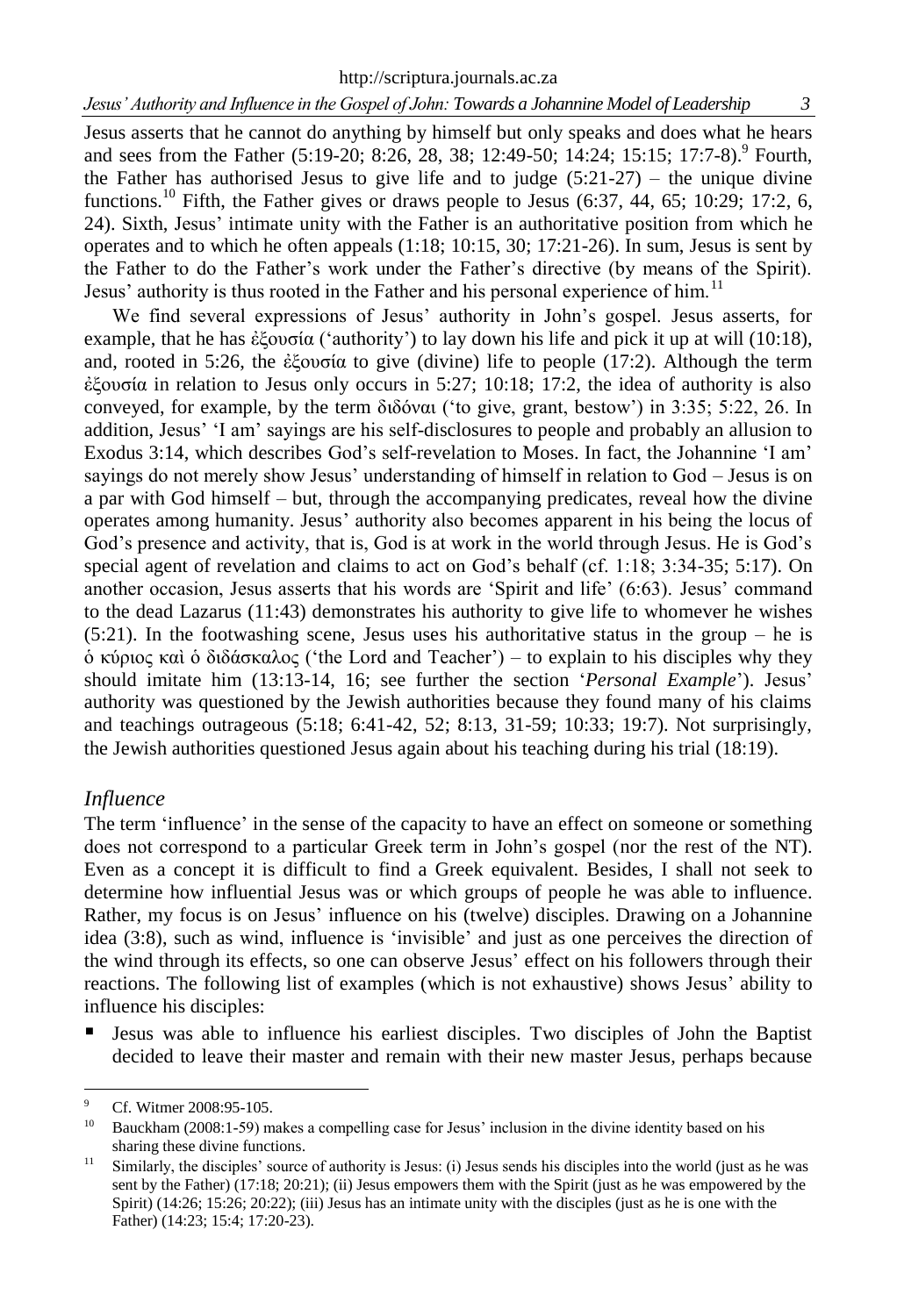they learnt that he was the Messiah (1:35-41). Philip accepts the invitation to follow Jesus and learns that Jesus might be the expected prophet-like-Moses (arguably because Jesus taught him) (1:43-45). Jesus' revelatory knowledge of Nathanael's whereabouts causes Nathanael to profess Jesus as the messianic king (1:48-49).

- On the first public occasion of his ministry, at the wedding in Cana, Jesus' performing a miracle has an effect on his disciples in that they believe in him  $(2:11)$ , which is the intended Johannine response to Jesus (20:31).
- In 6:60-69, a dramatic sifting among Jesus' disciples is caused by the effect of Jesus' teaching. When a large group of disciples find Jesus' teaching too difficult to take in, they defect. However, Peter affirms, on behalf of the Twelve, that they will remain with Jesus because they have experienced his life-giving teaching.
- During their time with Jesus, some disciples express their willingness to die for their master – Thomas in 11:16 and Peter in 13:37. Although their proposal is premature, their intentions appear sincere and allude to the highest expression of love (15:13). Such a noble gesture is naturally the result of the effect Jesus has had on them.
- The concept of remembrance also shows Jesus' influence on his disciples. While the disciples often fail to understand Jesus during his ministry, they remember (and understand) Jesus' teaching after Easter  $(2.22; 12.16)$ .<sup>12</sup> This remembered Jesus then becomes the impetus and basis for the disciples' testimony (15:26).
- During the farewell discourses Jesus speaks to his disciples often in enigmatic language, causing confusion and misunderstanding, but when he speaks clearly the effect on his disciples is that it generates knowledge and belief (16:25-30).
- Jesus' influence on John caused him to write down his eyewitness testimony, so that others might also come to know Jesus (19:35; 20:31; 21:24).<sup>13</sup>

## *Authority and Influence in the Ancient Family*

Jesus' authority and influence must be set within the context of the divine family and ancient families because 'family' is a pertinent theological category in John.<sup>14</sup> John's gospel presents a divine family, characterised by the relationship between God and Jesus as Father and Son (1:18). This nuclear family is extended to include other 'children', namely those who pledge allegiance to Jesus (1:12-13). But John's concept of the divine family also resembles human families in antiquity. In the ancient Graeco-Roman household (οἶκος/οἰκία) or *familia*, the *paterfamilias* was the most prominent figure who exercised authority and influence. <sup>15</sup> Trevor Burke explains that fathers in both Jewish and Graeco-Roman families had various duties towards their children, such as procreation, nurture, affection, education and example.<sup>16</sup> Although the Father is the *paterfamilias* in John's gospel, he does not have a visible presence and Jesus, as the locus of the Father's presence and his representative, acts in his place  $(1:18; 3:31-32; 12:45; cf. 5:17)$ . Not surprisingly, then, Jesus brokers or mediates the various family values mentioned above: (i) procreation: belief in Jesus enables people to become 'children of God' (1:12); (ii) nurture: Jesus

l  $12$  In light of 14:26, it is most likely that the Spirit reminds them of Jesus' teaching and helps them to understand it (see also the section 'Jesus' Programme').

<sup>&</sup>lt;sup>13</sup> For the case that John's gospel is the eyewitness testimony of the Beloved Disciple, see Bauckham 2006:358-83.

<sup>&</sup>lt;sup>14</sup> For the concept of family in John's gospel, see Van der Watt 2000; Zimmermann 2004:172-183; Coloe 2007.

<sup>&</sup>lt;sup>15</sup> See further Clarke 2000b:79-101.<br><sup>16</sup> Purke 2003:42.52.62.80

Burke 2003:42-52, 62-89.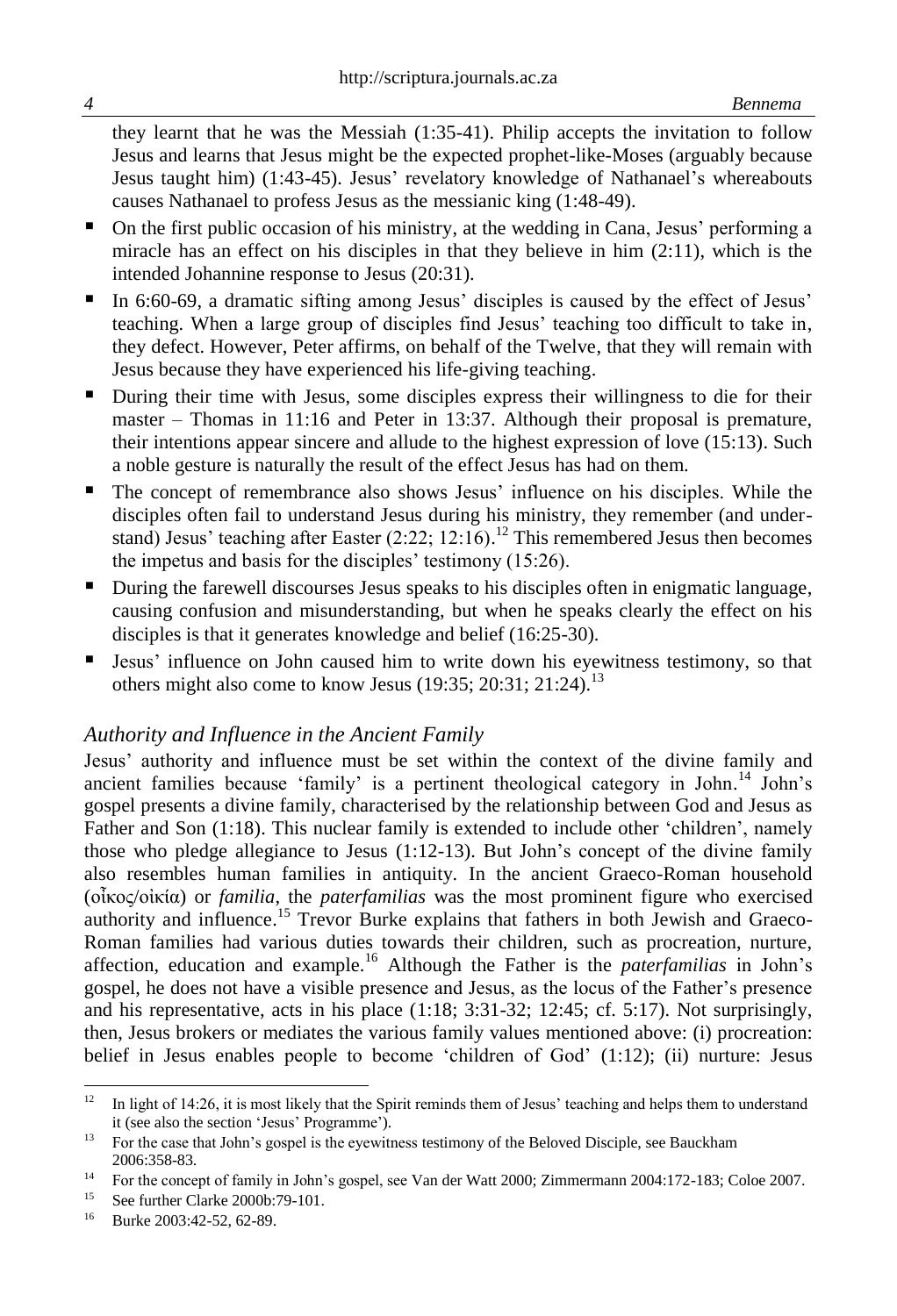provides true food and drink (4:14; 6:35, 55); (iii) affection: Jesus asserts his love for his disciples (13:34; 15:9); (iv) education: Jesus teaches his disciples about the divine programme (see further the section '*Education*'); (v) example: Jesus sets personal examples regarding appropriate 'family behaviour' (see further the section '*Personal Example*').

Friends also occupied influential positions within the ancient Graeco-Roman household or family. In a recent study, Martin Culy elucidates that, in contrast to political and patronclient friendships, private friendships in Graeco-Roman antiquity are characterised by unity, mutuality and equality.<sup>17</sup> It is not difficult to see that the Johannine Jesus functions as such a friend to his disciples: (i) Jesus often stresses the unity between him and his disciples, and brokers an intimate relationship for them with the Father (1:12; 15:4-5; 17:21-23); (ii) Jesus shares his life with his disciples and, as a friend, teaches them everything about the Father  $(15:15)$ , so that they might belong to the divine family  $(cf. 8:35)$ ; (iii) towards the end of his life, Jesus creates social equality with his disciples (13:4-5; 15:15; cf. his address of the disciples as ἀδελφοί ['brothers'] in 20:17).<sup>18</sup>

Both Jan van der Watt and Martin Culy acknowledge that there is significant overlap between familial and friendship language in John's gospel, but where Van der Watt views friendship as a subset of family (friends as part of the *extended* family),<sup>19</sup> Culy contends that friendship language *narrows* rather than broadens the circle of intimacy.<sup>20</sup> As family and friendship language intersect in John's gospel, I agree with Van der Watt that the dominant language is that of family, but with Culy, certain aspects of the divine family are best explained by friendship language.

In sum, Jesus has both authority and influence, but it appears that while he occupies an authoritative status in the family as the μονογενής ('unique') Son of the Father, he operates more often as an influential family friend to his disciples. I will test this idea in the following section by examining the way Jesus influences his disciples.

#### **Jesus' Method of Influence**

In this section, I will look at the question of *how* Jesus influences his disciples to move along with him towards the common goal of testifying about the divine reality. I will develop the answer along two dimensions: (i) *education*: through Jesus' revelatory teaching, his disciples are 'in the know' and become associates in God's programme; (ii) *personal example*: Jesus exemplifies what he expects his disciples to do (imitation).

#### *Education*

Jesus communicates his programme about the divine reality (see the section 'Jesus' Programme') primarily through his teaching. Not surprisingly, Jesus is frequently identified as a (God-sent) teacher in John's gospel (1:38; 3:2; 8:4; 11:28; 13:13; 20:16; cf. 6:59; 7:14, 28, 35; 8:2, 20; 18:20). Jesus' educational programme about the divine reality is rooted in God's very own instruction  $(7.16; 8.28; cf. 12.49; 14.24)$  and it soon becomes contentious (5:18; 6:41-42, 52; 8:13, 31-59; 10:33; 18:19-20; 19:7). Although Jesus' teaching is linked to authority – Nicodemus recognises that Jesus' teaching is authorised by God (3:2) and

<sup>17</sup> Culy 2010:43-61.

<sup>&</sup>lt;sup>18</sup> Cf. Culy 2010:130-77.

Van der Watt 2000:360.

 $20$  Culy 2010:90.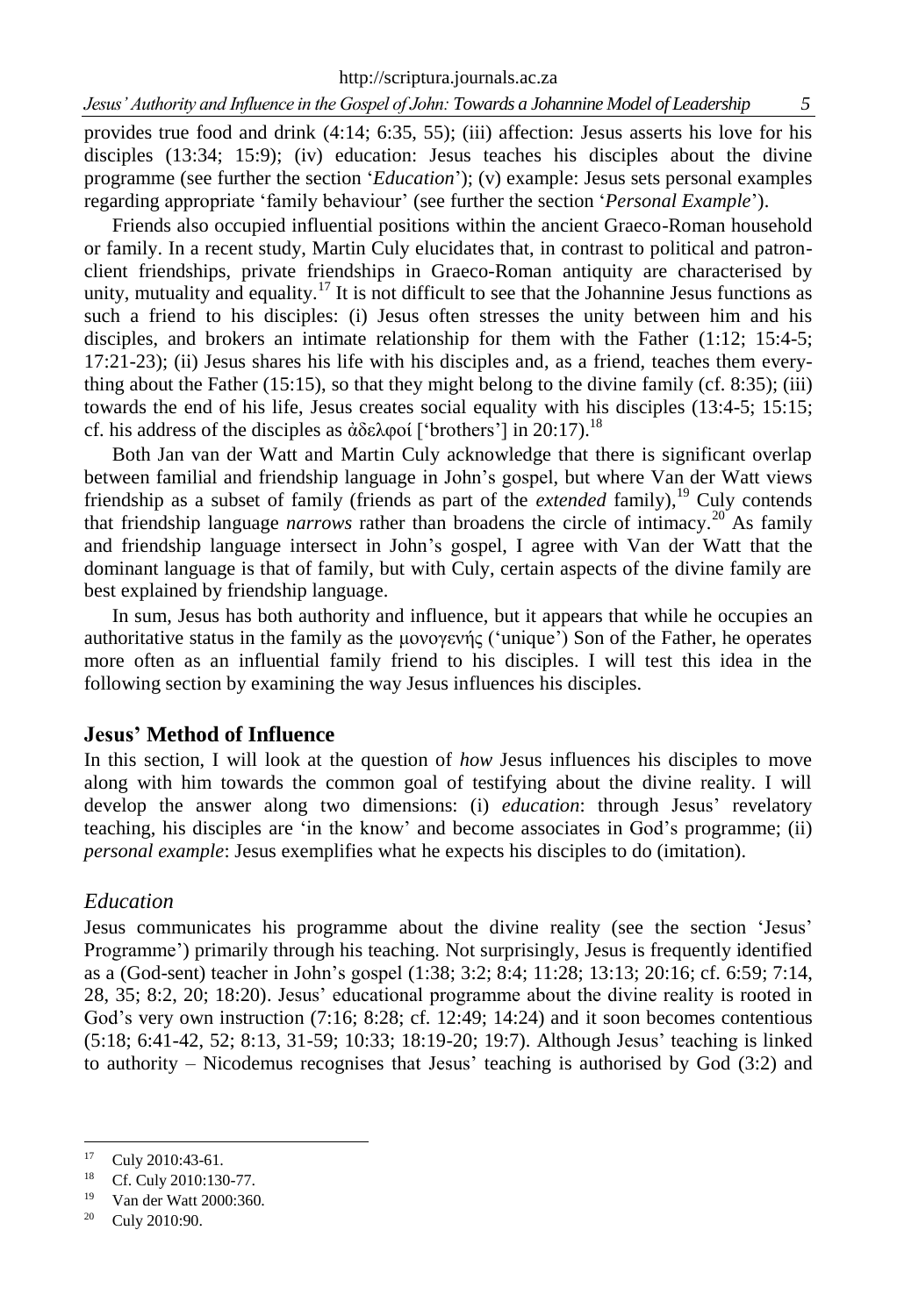Jesus appeals to his authoritative status in the group as a teacher  $(13:13-14)$  – his teaching is also influential. $^{21}$ 

In the section '*Influence*', we observed that Jesus' teaching influences his disciples. While Jesus' teaching is certainly directed at the world  $(6:59; 7:14; 8:2; 18:20)$ , he also views it as a family activity as, for example, the lengthy farewell discourses illustrate.<sup>22</sup> Jesus' education of his disciples is to be ongoing in that, after his departure from this world, the Spirit will take over Jesus' educational function and provide ongoing explanation of Jesus' historical teaching  $(14:26; 16:12-15).^{23}$  Jesus considers his teaching of such importance that he urges his disciples to keep it and to let his words dwell in them because that will guarantee the indwelling of him and the Father (14:23; 15:7). Jesus knows that the ongoing effects of his teaching are knowledge of the divine reality and life-giving belief (17:8).

The idea of Jesus' influence through education also comes to the fore in 15:15b, where Jesus is depicted as Teacher-Friend: 'I have called you friends *because* (ὅτι) I have made known to you everything that I have heard from my Father.' It is significant that Jesus presents himself as a friend (φίλος) who educates the disciples through influence rather than authority. Unlike slaves who have no knowledge of the master's business and hence no place within the family (cf. 8:35), the effect of Jesus' revelatory teaching is that the disciples are treated as friends, are informed about God's programme and become his associates.

#### *Personal Example*

Jesus often sets the example for appropriate family behaviour that he expects his disciples to follow. The episode that illustrates this concept of imitation best is the footwashing in John 13 where Jesus gives his disciples an explicit mimetic imperative to wash one another's feet, that is, serve one another in loving humility: 'For I gave you an example (ὑπόδειγμα), that just as (καθώς) I have done to you, you also (καί) should do' (13:15).<sup>24</sup> The term ὑπόδειγμα ('example, model, pattern') occurs only here in John's gospel and refers back to the footwashing as the visible example or model that Jesus presents for his disciples to imitate. The comparative conjunction  $\kappa \alpha \theta \dot{\alpha}$  in the protasis with the correlative καί in the apodosis that we find in 13:15 is, in fact, one of the commonest Johannine expressions that indicate mimesis (see further below).<sup>25</sup>

In 13:13-14, 16, Jesus provides the rationale for the mimetic imperative in 13:15. These verses contain a threefold *argumentum a maiore ad minus* for why the disciples cannot be exempt from imitating Jesus: what the person of higher status (Lord, Teacher, Sender) has done, must also be done by the one of lower status (disciples, slaves, messengers). The scandal of the footwashing lies in the total reversal of status and role: ὁ κύριος καὶ ὁ

 $21$ <sup>21</sup> For the concept of didactic authority, see Byrskog 1994:ch. 1. The classic study on Jesus as teacher is Riesner 1981.

<sup>&</sup>lt;sup>22</sup> See esp. Van der Watt 2000:266-84.

Note also the effect of Jesus' teaching (and the Spirit's ongoing elucidation [1 John 2:27]) on the Johannine believers, resulting in a tremendous claim to knowledge of the divine reality, expressed, for example, by the phrase '(by this) we/you know that' (1 John 2:5, 18, 21; 3:5, 14-16, 19, 24; 4:2, 6, 13; 5:2, 15, 18-20).

<sup>&</sup>lt;sup>24</sup> In 13:14b, the adverbial use of καί, the imperatival force of ὀφείλειν ('must, ought to') and the repetition of the verb νίπτειν ('to wash') also create a mimetic imperative: '[if I have washed your feet], you must also wash one another's feet.'

<sup>&</sup>lt;sup>25</sup> For a detailed explanation of the nature of mimesis in the footwashing, see Bennema 2014:261-74.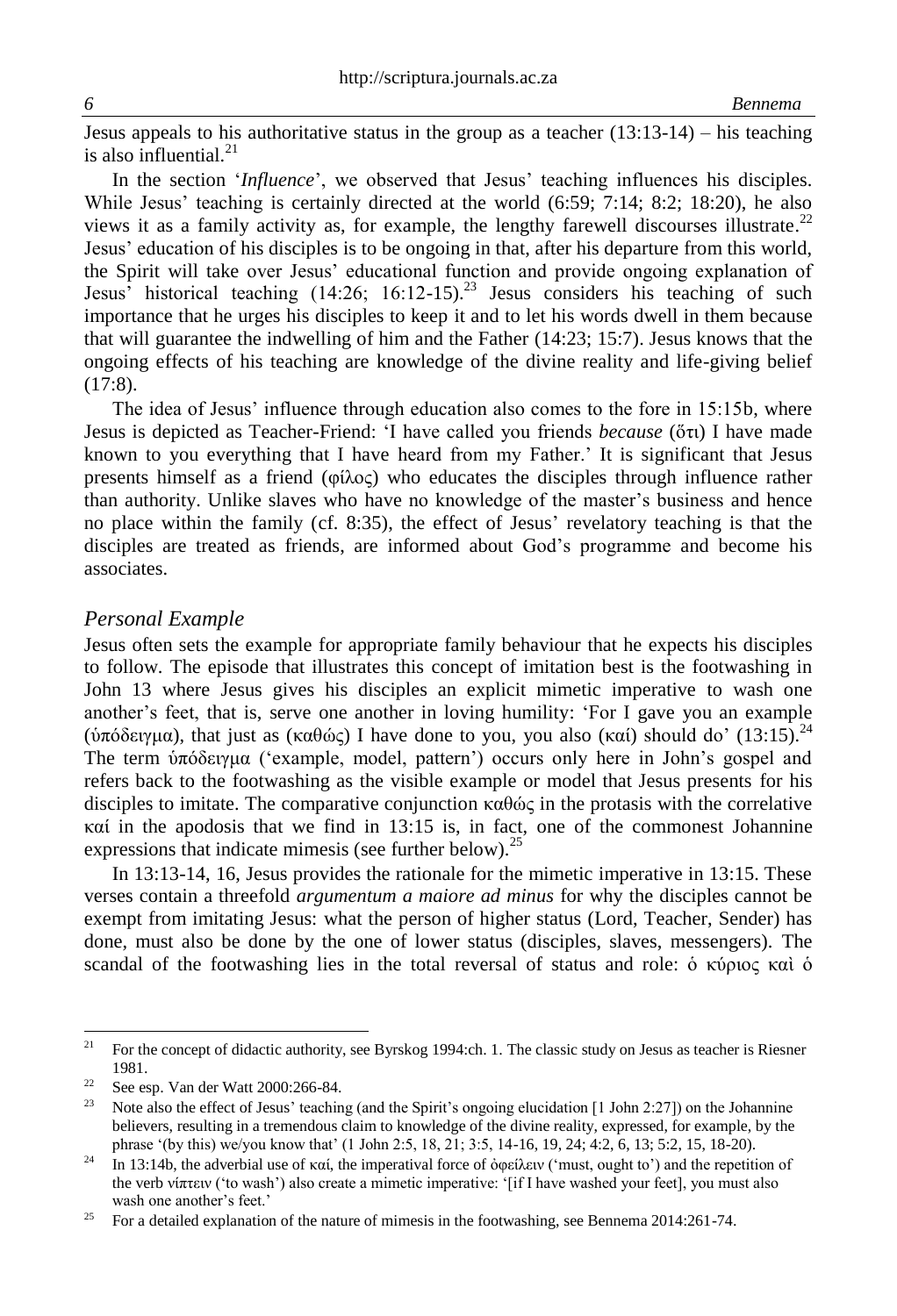http://scriptura.journals.ac.za

διδάσκαλος ('the Lord and Teacher') acts as, and identifies with, δοῦλος ('a slave').<sup>26</sup> Instead of substituting one status for another, Jesus becomes δοῦλος *as* ὁ κύριος. Allegiance to this δοῦλος-κύριος then demands that οἱ μαθηταί must be δοῦλοί to one another too. The implication is that the disciples' mimesis involves participation in Jesus' slave-identity.<sup>27</sup> Jesus' mimetic imperative implies both authority (he can demand this because he has an authoritative status in the group) and influence (he sets the example to follow). In fact, Jesus uses authority *in service of* influence. Instead of simply commanding his disciples to serve one another, Jesus shows by example the kind of behaviour he expects from his disciples and then seals this with a mimetic imperative. Jesus uses his authoritative status in the group *not* for the mimetic imperative *per se* but to provide a *rationale* or motivational basis for it. As Teacher-Slave, Jesus thus teaches by example.

The καθώς ... καί ('just as ... also') construction found in 13:15 also points at mimesis elsewhere in John's gospel. Besides service, Jesus provides other examples that he expects his disciples to follow: '*Just as* I have loved you, you *also* should love one another' (13:34; cf. 15:12); '*Just as* you, Father, are in me and I am in you, may they *also* be in us' (17:21; cf. 17:11, 22); '*Just as* the Father has sent me, I *also* send you' (20:21; cf. 17:18). Occasionally, καθώς alone can also indicate mimesis. In 15:10, Jesus clarifies that the disciples' keeping of his commandments is a mimetic act: *just as* (καθώς) Jesus has kept his Father's commandments and (hence) abides in his love, so the disciples should imitate Jesus. In 17:14, 16, Jesus asserts that *just as* (καθώς) he does not belong to the world, so the disciples do not belong to the world. Time and again, it is by example that Jesus appeals to the disciples to imitate him. The pattern that emerges is that Jesus shows the example first and his disciples can then (and therefore) imitate him. In this, Jesus uses influence rather than authority, or, more precisely, authority in service of influence, to urge his disciples towards appropriate behaviour within the divine family.

Jesus' method of using his authoritative influence to move his disciples towards the common goal did not arise in a vacuum. I suggest that Jesus learnt this from his Father. The paradigm for the disciples-Jesus mimesis is the Son-Father mimesis in 5:19-20, where Jesus claims he cannot do anything by himself but the Father shows him everything that he is doing so that Jesus can imitate him. John's gospel provides specific instances of the Son-Father mimesis: (i) 'For just as (ὥσπερ) the Father ... gives life [to the dead], so also (οὕτως καί) the Son *gives life* [to whomever he wishes]' (5:21); (ii) Jesus only *speaks* what the Father has told him (8:26, 28, 38; 12:49-50; 15:15; cf. 7:16; 14:24; 17:8); (iii) Jesus only *acts* as the Father instructed him (14:31; καθώς ... ούτως construction); (iv) just as the Father loves the Son, the Son has also *loved* the disciples (15:9; καθώς ... καί construction); (v) just as the Father honoured the Son, Jesus also *honours* the disciples (17:22); (vi) just as the Father sent the Son, Jesus also *sends* the disciples into the world (20:21; καθώς ... καί construction). Thus, while 5:19-20 speaks of the Son-Father mimesis in a broad, general sense (Jesus imitates the Father in everything), specific mimetic activities include giving life, speaking, doing, loving, honouring and sending. $^{28}$ 

It thus seems that Jesus sets a personal example for the disciples to follow because he himself follows the personal example set by the Father. In other words, just as the Father influenced the Son, the Son also influences his disciples. This also implies that Jesus' instruments of influence – education and personal example – are linked. First, as Jesus was

<sup>26</sup> <sup>26</sup> I contend that δοῦλος in 13:16 should be translated 'slave' rather than 'servant' (contra NRSV, ESV, NIV, NIB, etc.) (cf. 8:35; 15:15; in 12:26, διάκονος ['servant'] is used).

<sup>&</sup>lt;sup>27</sup> Cf. Thomas 1991:115-16.

<sup>&</sup>lt;sup>28</sup> For the concept of mimesis in John's gospel, see Bennema 2016:205-17.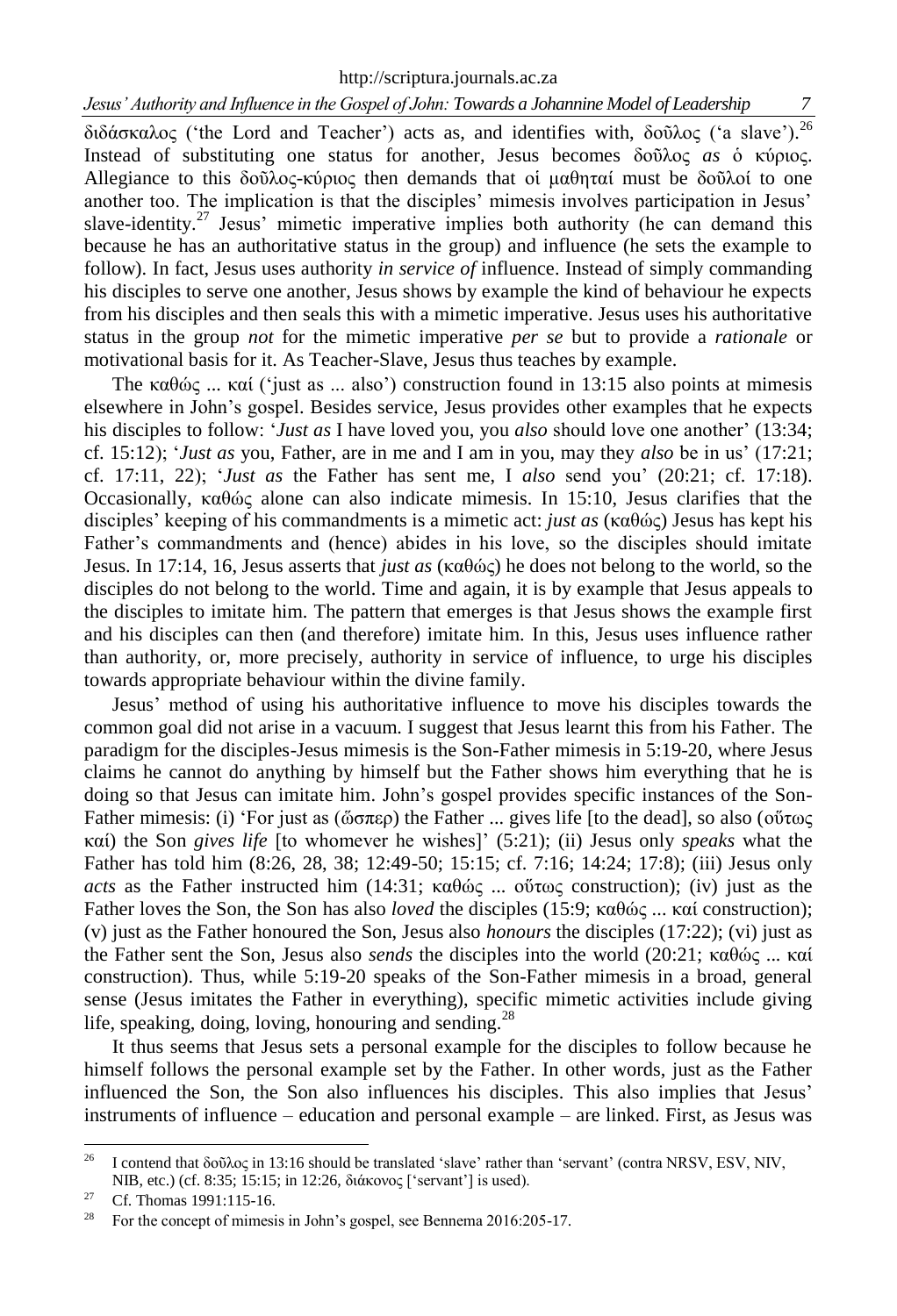educated by his Father, so he educates the disciples. Second, through his personal example, Jesus teaches his disciples about service, love, indwelling and that they are his agents in this world. Hence, *Jesus teaches by personal example*. 29

## **Conclusion**

Our examination of Jesus' authority and influence in the Gospel of John in relation to his disciples has shown the following. First, the common goal to which Jesus urges his disciples is 'to testify to the truth', that is, to proclaim the divine reality to the world, in order that people might believe and partake in a life-giving relationship with the Father and Son. Second, Jesus primarily uses influence (education and personal example) rather than authority (commands) to urge his disciples towards the common goal. Hence, his leadership is exemplary or prototypical rather than autocratic. Although Jesus does require certain behaviour of his disciples (to serve, love, go, obey, and so on), these commands are based on personal example. Jesus never requires anything of his disciples that he himself has not demonstrated first. Jesus' *mimetic imperatives*, where he commands his disciples to imitate him, reflect the concept of authority in service of influence. Thus, Jesus' commands to his disciples must be understood in the broader context of his effort to influence his followers. In addition, the Spirit is Jesus' executive power given to the disciples (i) to understand and carry through his educational programme, and (ii) to imitate his personal example.

From our findings I derive two principles: (i) Jesus uses *authority in service of influence*; (ii) Jesus uses *personal example in service of education*. This becomes apparent in Jesus' teaching positions as a Teacher-Slave and Teacher-Friend. First, Jesus teaches his disciples as δοῦλος (rather than κύριος) (13:13-14). Second, Jesus teaches his disciples as φίλος (rather than κύριος) (15:15). This concept of authority in service of influence is expressed best by Jesus' mimetic imperatives where his personal example is the basis for commanding his disciples to imitate him. While Jesus has an authoritative status in the group – he is after all ὁ κύριος καὶ ὁ διδάσκαλος – he transforms this status by demonstrating servanthood and friendship. Thus, he injects influence into the concept of authority in order to create an influence-imbued authority or an authoritative influence. Jesus 'learnt' this concept of authority in service of influence from the Father, who shows the Son everything so that the Son can imitate him.

John's presentation of Jesus' leadership style has various implications of which I will mention two. First, Jesus' aim is not simply to incorporate his disciples into his programme but also to transform their character. Mimesis or personal example is influential in that it is the primary means of character formation, that is, the goal of mimesis is for the imitator to become like the one who sets the example.<sup>30</sup> Second, contemporary management studies acknowledge that the most successful leaders today are also those who use influence rather than authority. In addition, modern management theories support the idea of authoritative influence rooted in personal example, and the disciple-Jesus mimesis readily corresponds to contemporary apprenticeship models. Leading or teaching by example in a context of service and friendship would seem the ideal way to groom or mentor upcoming (Christian) leaders.

l

<sup>&</sup>lt;sup>29</sup> While in the Synoptics Jesus often uses object lessons (parables) to make his point, in John Jesus continually makes himself the object lesson.

<sup>&</sup>lt;sup>30</sup> Others make the same point based on the genre of John's gospel being an ancient Graeco-Roman βίος (Capes 2003:1-19; Burridge 2007:8-31; Pennington 2012:33-35).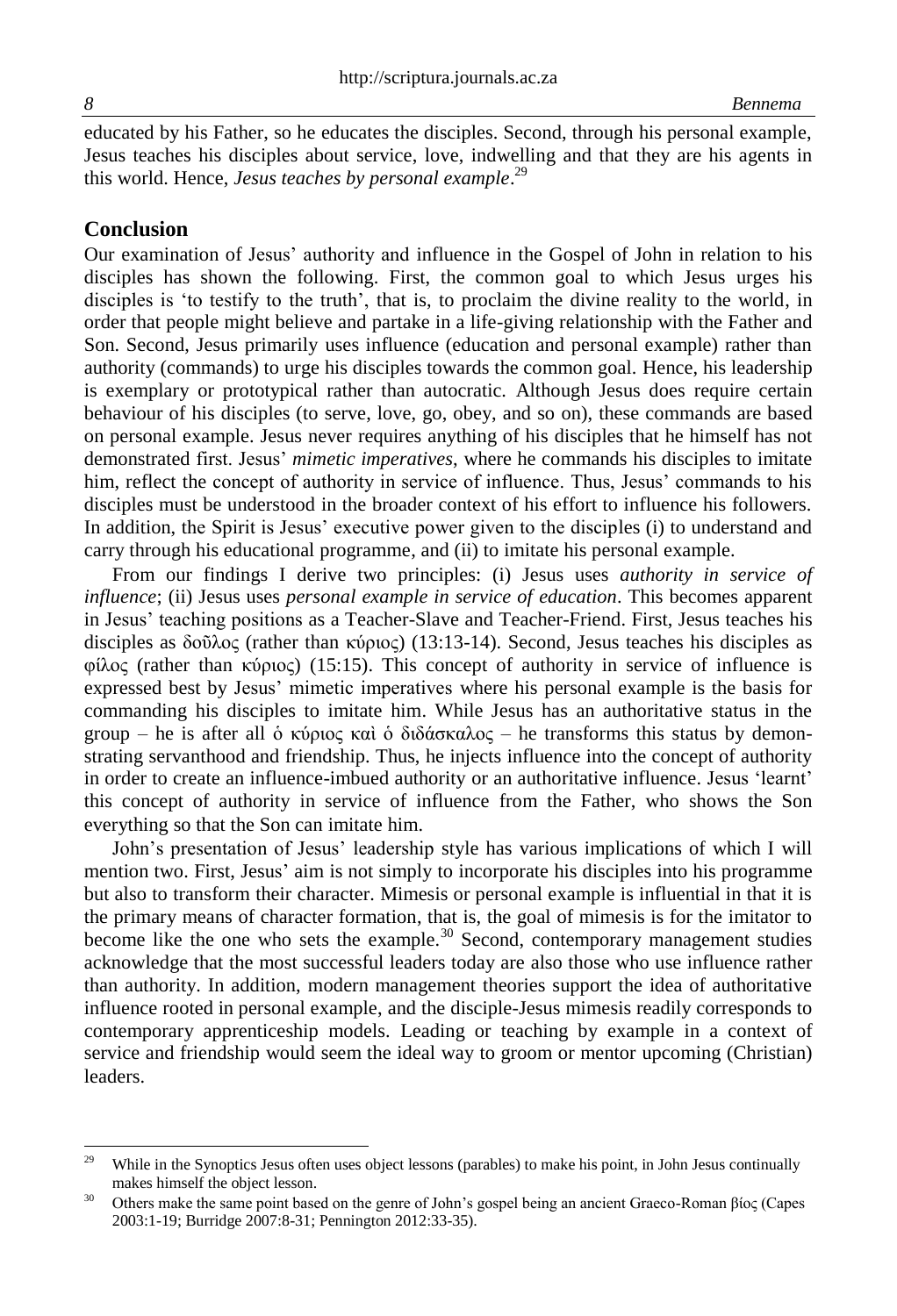## **BIBLIOGRAPHY**

- Bauckham, Richard 2006. *Jesus and the Eyewitnesses: The Gospels as Eyewitness Testimony*. Grand Rapids: Eerdmans.
- Bauckham, Richard 2008. *Jesus and the God of Israel: God Crucified and Other Studies on the New Testament's Christology of Divine Identity*. Grand Rapids: Eerdmans.
- Bennema, Cornelis 2002. *The Power of Saving Wisdom: An Investigation of Spirit and Wisdom in Relation to the Soteriology of the Fourth Gospel*. WUNT II/148. Tübingen: Mohr Siebeck.
- Bennema, Cornelis 2014. "Mimesis in John 13: Cloning or Creative Articulation?" *Novum Testamentum* 56:261-74.
- Bennema, Cornelis 2016. "Mimetic Ethics in the Gospel of John." Pages 205-17 in *Metapher-Narratio-Mimesis-Doxologie: Begründungsformen frühchristlicher und antiker Ethik*. Edited by Ulrich Volp, Friedrich W. Horn and Ruben Zimmermann. WUNT 356. Tübingen: Mohr Siebeck.
- Burke, Trevor J 2003. *Family Matters: A Socio-Historical Study of Kinship Metaphors in 1 Thessalonians*. JSNTS 247. London: T&T Clark.
- Burridge, Richard A 2007. *Imitating Jesus: An Inclusive Approach to New Testament Ethics*. Grand Rapids: Eerdmans.
- Byrskog, Samuel 1994. *Jesus the Only Teacher: Didactic Authority and Transmission in Ancient Israel, Ancient Judaism and the Matthean Community*. CBNTS 24. Stockholm: Almqvist & Wiksell.
- Capes, David B 2003. "*Imitatio Christi* and the Gospel Genre." *Bulletin for Biblical Research* 13:1-19.
- Clarke, Andrew D 1993. *Secular and Christian Leadership in Corinth: A Socio-Historical and Exegetical Study of 1 Corinthians 1-6*. Leiden: Brill.
- Clarke, Andrew D 2000a. "Leadership." Pages 36-40 in *New Dictionary of Biblical Theology*. Edited by T Desmond Alexander and Brian S Rosner. Downers Grove: InterVarsity Press.
- Clarke, Andrew D 2000b. *Serve the Community of the Church: Christians as Leaders and Ministers*. Grand Rapids: Eerdmans.
- Clarke, Andrew D 2008. *A Pauline Theology of Church Leadership*. LNTS 362. London: T&T Clark.
- Coloe, Mary L 2007. *Dwelling in the Household of God: Johannine Ecclesiology and Spirituality*. Collegeville: Liturgical Press.
- Culy, Martin M 2010. *Echoes of Friendship in the Gospel of John*. NTM 30. Sheffield: Sheffield Phoenix Press.
- Foerster, Werner 1964. "ἔξεστιν, ἐξουσία, κτλ." Pages 566-69 in Volume 2 of *Theological Dictionary of the New Testament.* Edited by G Kittel and G Friedrich. Translated by GW Bromiley. 10 vols. Grand Rapids: Eerdmans.
- Pennington, Jonathan T 2012. *Reading the Gospels Wisely: A Narrative and Theological Introduction*. Grand Rapids: Baker Academic.
- Riesner, Rainer 1981. *Jesus als Lehrer: Eine Untersuhung zum Ursprung der Evangelien-Überlieferung*. WUNT II/7. Tübingen: Mohr (Siebeck).
- Thomas, John Christopher 1991. *Footwashing in John 13 and the Johannine Community*. JSNTS 61. Sheffield: JSOT Press.